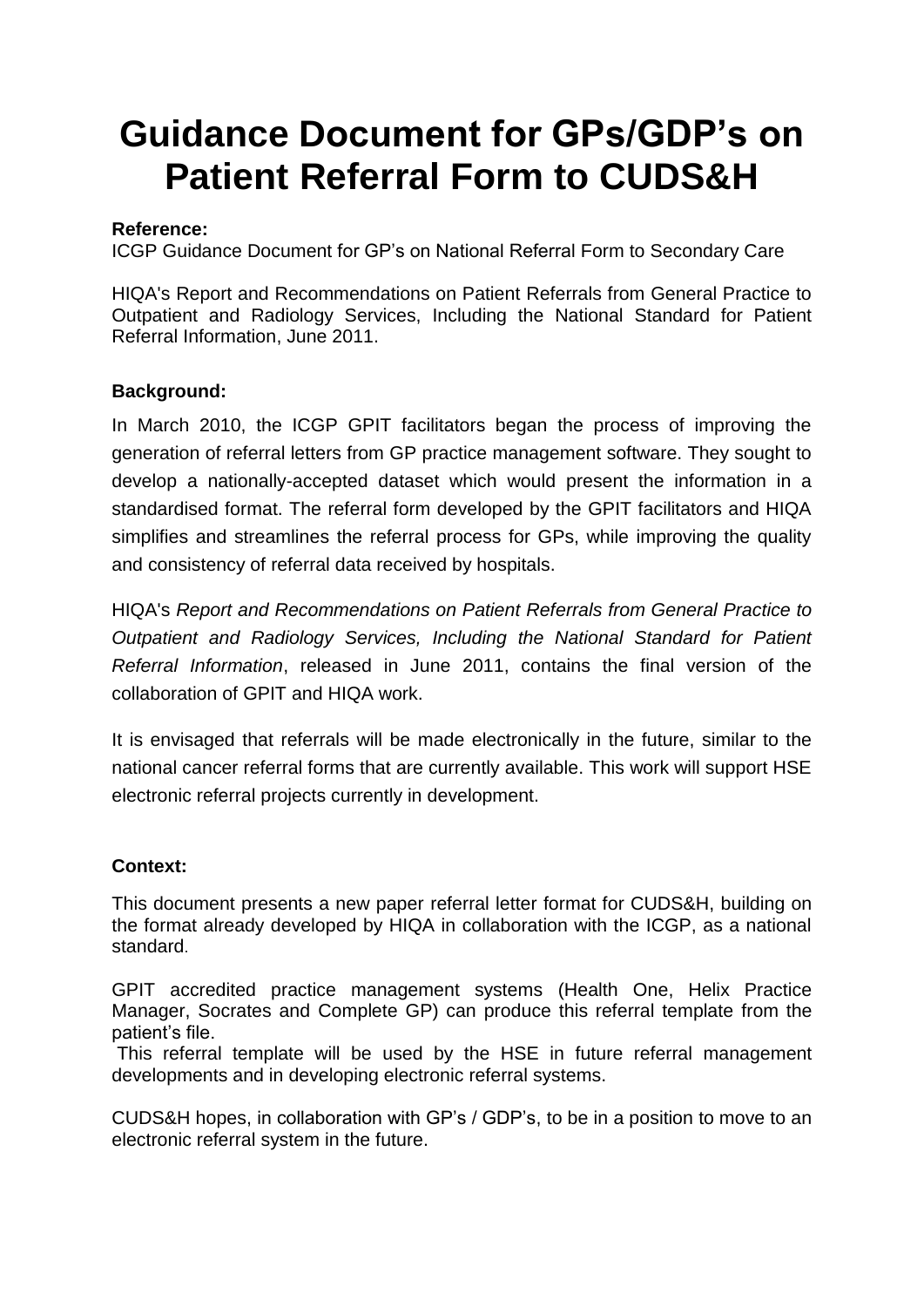#### **Introduction & Development:**

In March 2010, the GPIT facilitators began a process of streamlining the generation of referral letters from GP practice management software. The aim was to develop an appropriate, nationally-accepted dataset, presented in a standardised format, for use in GP referrals to outpatient and secondary care. Following collaboration between the GPIT facilitator group and HIQA, a final version of this shared dataset and template appears in HIQA's report published in June 2011. HIQA recommended that it should be implemented by GPs and hospitals (see "Report and Recommendations on Patient Referrals from General

Practice to Outpatient and Radiology Services, including the National Standard for Patient Referral Information", HIQA).

There are several problems with referral letters currently.

These include:

• Forms which are cumbersome, confusing and time consuming for GPs/GDP's to work with.

• Errors in information duplication; in a hand-written form, patient details can be incorrectly copied from the patient's file.

- Legibility and handwriting issues in handwritten letters and forms.
- Variable quality of information supplied.
- Some key administrative and clinical information can be missing.

# **Advantages of a Standardised Single Referral Dataset/Template:**

• Streamlined referral process for GPs/GDP's - only a single form needed.

- Enables transmission of accurate, complete and relevant data.
- In the future can be generated from GPs' /GDP's practice management system.

• Time saving for GPs, /GDP's and re-uses information already contained within the electronic patient record.

- Legible and avoids duplication errors.
- Consistent, high quality information provided in a standardised fashion will make processing and triage of patients easier for hospital colleagues and staff.

• Facilitates further referral process development including development of electronic referrals.

#### **Completing the Referral Form – General Points**

1. The demographic details for the patient (current address, telephone numbers) should be confirmed with the patient prior to preparing the referral.

This is to ensure that these details are up to date, allowing the hospital to successfully communicate with the patient about an appointment.

2. Fill in as many of the fields as possible. Most of the fields should be populated by your practice management system from the patient file. Ideally include 'not applicable' or 'N/A' if no information is to be included in a particular field.

3. In paper format, this referral document is 2 pages with each page numbered as well as including the patient's name, patient's date of birth and referring GP's name on each page. This is a safety feature in case of page separation.

4. Recommendation 4 in HIQA's report, "GPs should address referrals in the first instance to a central point within a hospital, then to the relevant specialty/service, followed by named consultant if relevant", will result in a change for GPs. It is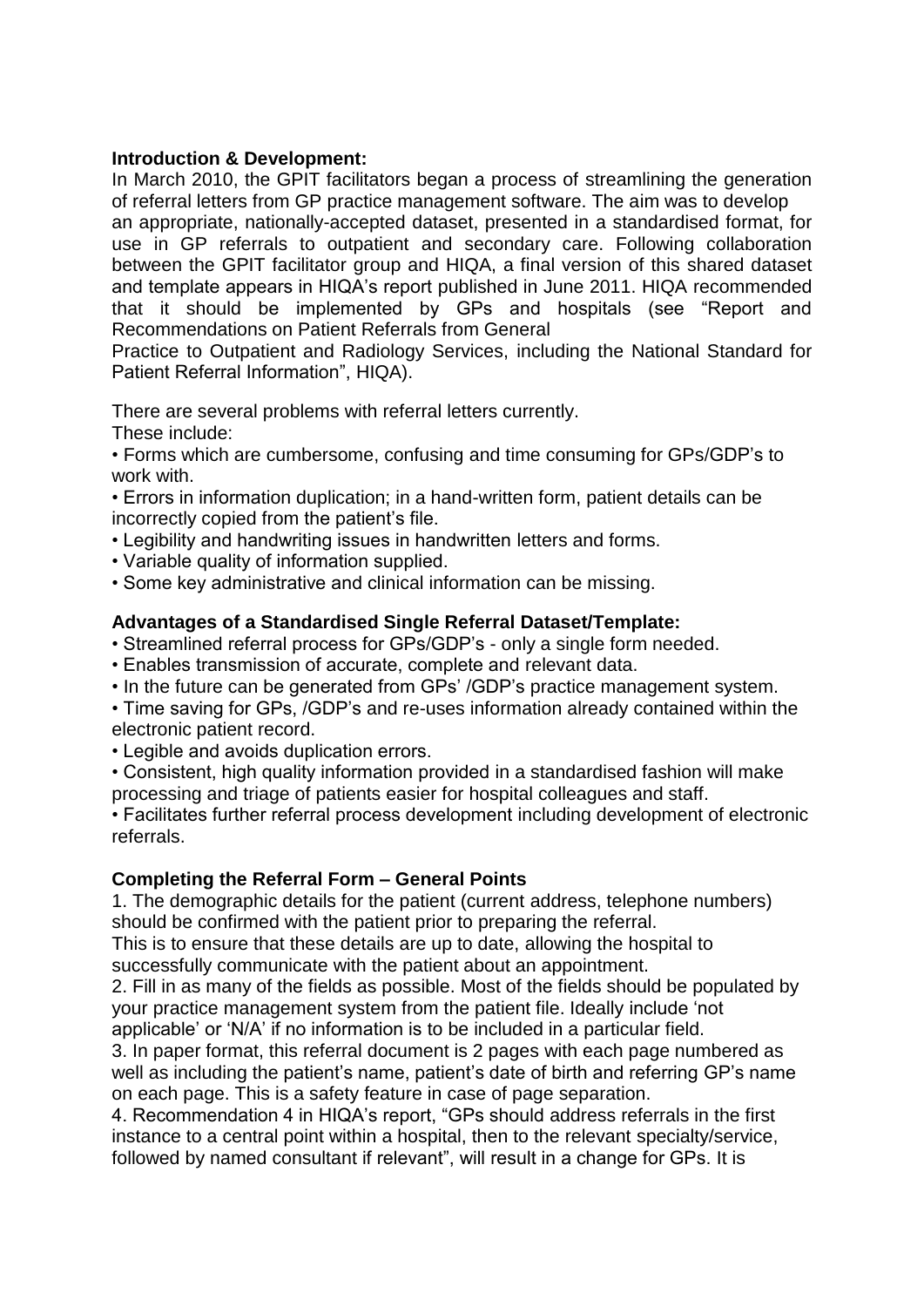recommended to refer to specialties, e.g. periodontics, cardiology, rather than specific consultants. We do retain the

option to specify our preferred consultant.

5. Most of the data fields are self-explanatory. Some additional notes are listed below in relation to some data fields for further clarification.

6. If you are sending Radiographs, BPE, blood test results or other reports, these can be printed separately and attached (tick the appropriate box on page 2).

Ref: HIQA's Report and Recommendations on Patient Referrals from General Practice to Outpatient and Radiology Services, Including the National Standard for Patient Referral Information, June 2011,

**Routine** 

**DENTAL** 

# **Cork University Dental School & Hospital: REFERRAL FORM**

**Urgent**  Please complete both sides and every section of this form and retain a copy for your records. Select Urgent or Routine Enclosures such as x-rays and periodontal charts should be sealed in an envelope marked with the patient's name and DOB and stapled to this form.

All referrals will undergo clinical triage. **Incomplete referrals may be returned.** Referrals that do not comply with current CUDS&H patient referral protocols may be returned. **Page.1**



| <b>To: Consultant</b>                                         | <b>From: Practice / Clinic</b> (please write clearly) |  |  |
|---------------------------------------------------------------|-------------------------------------------------------|--|--|
| Name of consultant you would prefer the patient to<br>attend. | <b>Referring Dentist / Clinician</b>                  |  |  |
| <b>Dental Referral Management</b>                             | <b>Practice / Clinic Address:</b>                     |  |  |
| Cork University Dental School & Hospital                      |                                                       |  |  |
| Wilton, Cork                                                  |                                                       |  |  |
| Tel: 021-490 1100                                             |                                                       |  |  |
| <b>Fax: 021-434 5737 (Restorative Dept)</b>                   |                                                       |  |  |
| <b>Fax: 021-490 1179 (Oral Surgery Dept)</b>                  |                                                       |  |  |
| Email: dental@ucc.ie                                          |                                                       |  |  |
|                                                               |                                                       |  |  |
| Date Referral Letter Received:                                |                                                       |  |  |
| (please write clearly or Hospital date stamp on receipt)      |                                                       |  |  |
|                                                               |                                                       |  |  |
| <b>PATIENT DETAILS</b>                                        | <b>Patient's Address:</b>                             |  |  |
|                                                               |                                                       |  |  |
|                                                               |                                                       |  |  |
|                                                               |                                                       |  |  |
| Enter the name of parent or guardian if patient is a          |                                                       |  |  |
| child or relative if patient is elderly or has special needs  |                                                       |  |  |
|                                                               |                                                       |  |  |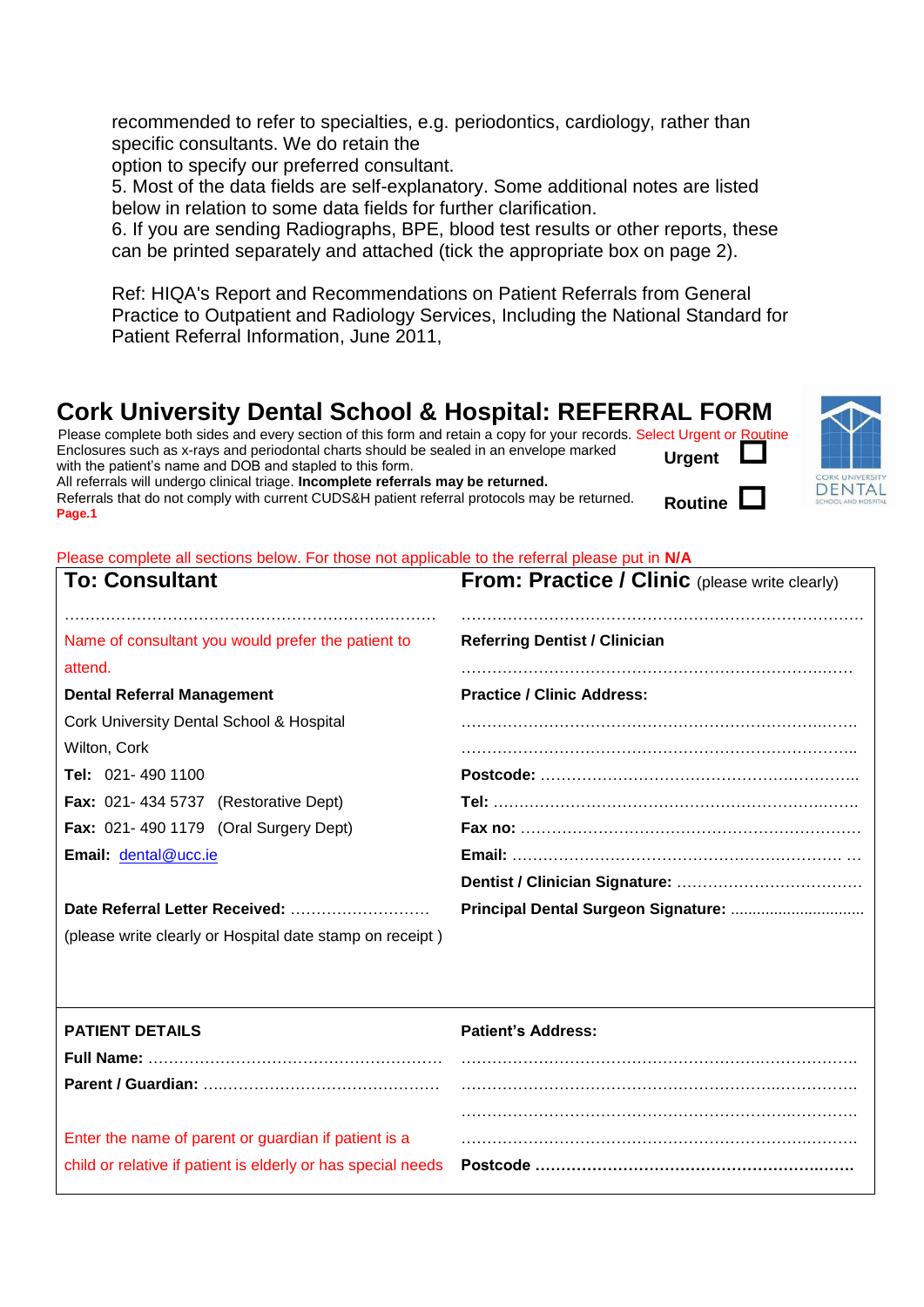| Med Card No:  Expiry Date:                                                                                                                                                                                                                                                                                                 |                                  |                                                                                                                                                                           |  |
|----------------------------------------------------------------------------------------------------------------------------------------------------------------------------------------------------------------------------------------------------------------------------------------------------------------------------|----------------------------------|---------------------------------------------------------------------------------------------------------------------------------------------------------------------------|--|
| <b>PATIENT'S MEDICAL PRACTITIONER</b>                                                                                                                                                                                                                                                                                      |                                  | <b>GP Practice Name &amp; Address:</b>                                                                                                                                    |  |
|                                                                                                                                                                                                                                                                                                                            |                                  |                                                                                                                                                                           |  |
| <b>Section A - Refer to Speciality</b><br>Please tick relevant box(es).<br>Choose a speciality                                                                                                                                                                                                                             |                                  | <b>Section B - Special Needs / Care Dentistry</b><br>Please tick box(es) that are applicable to this referral.<br>Choose a category if applicable<br><b>Mental Health</b> |  |
| <b>Dental Radiology</b><br>Oral & Maxillofacial Surgery                                                                                                                                                                                                                                                                    |                                  | Learning Disability                                                                                                                                                       |  |
| Oral Medicine<br>Paediatric Dentistry (incl. child with special needs)<br>Please complete section B<br>Special Needs / Care Dentistry (adults)<br>Please complete section B<br>Orthodontics (Currently only HSE referrals)<br>Specialist form to be completed and attached<br><b>Restorative Dentistry</b><br>Periodontics | П<br>$\mathcal{L}_{\mathcal{A}}$ | Uncooperative<br>Hoist or bariatric facility<br>Phobic Adult - ASA I or II<br>Special medical needs<br>(medically compromised) - ASA II or III                            |  |
| Prosthodontics<br>Endodontics                                                                                                                                                                                                                                                                                              |                                  |                                                                                                                                                                           |  |

| <b>Patient Name:</b>                                                                            | DOB: | <b>Referring GP/GDP:</b>                                                                                                                                                                                                       |  |  |
|-------------------------------------------------------------------------------------------------|------|--------------------------------------------------------------------------------------------------------------------------------------------------------------------------------------------------------------------------------|--|--|
| ADDITIONAL CLINICAL REFERRAL INFORMATION                                                        |      |                                                                                                                                                                                                                                |  |  |
| Please complete all sections below. For those not applicable to the referral please put in N/A. |      |                                                                                                                                                                                                                                |  |  |
|                                                                                                 |      | If any sections are blank the referral may be returned, delaying the patient's treatment.                                                                                                                                      |  |  |
|                                                                                                 |      | If you do not have sufficient room please continue on a separate sheet quoting the patients name and DOB along with<br>the relevant section letter that the additional information applies to in order to avoid any confusion. |  |  |
| Page.2                                                                                          |      |                                                                                                                                                                                                                                |  |  |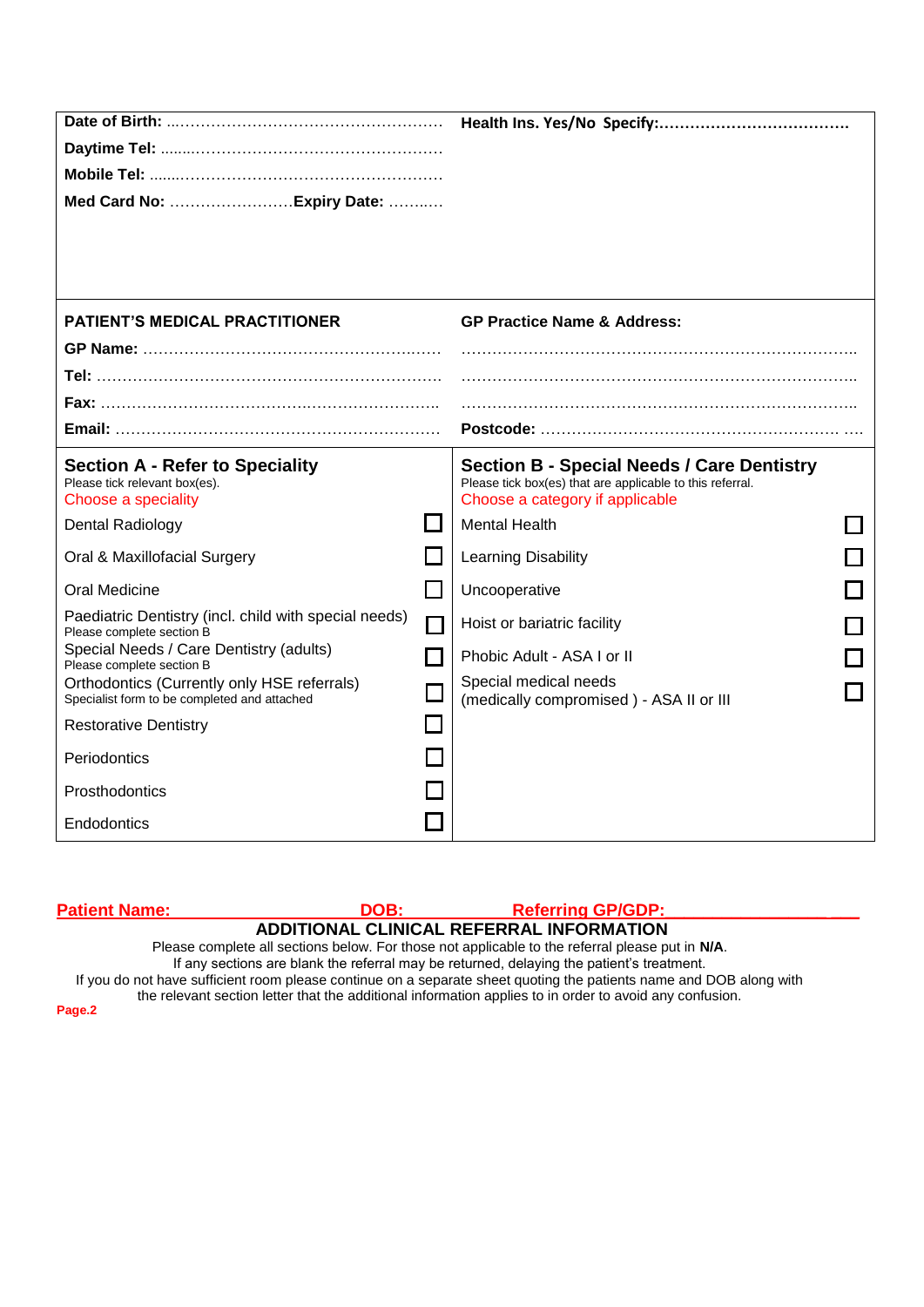| Section C: Clinical reason for referral – provisional diagnosis / treatment – description of problem / lesion :<br>Restorative/Periodontal referrals should be accompanied with a BPE: |  |  |  |  |
|----------------------------------------------------------------------------------------------------------------------------------------------------------------------------------------|--|--|--|--|
| A brief statement of the diagnosis/provisional diagnosis or primary concern, witih a statement of what you expect to<br>be done for the patient, e.g. options                          |  |  |  |  |
|                                                                                                                                                                                        |  |  |  |  |
|                                                                                                                                                                                        |  |  |  |  |
|                                                                                                                                                                                        |  |  |  |  |
| Section D Relevant medical history - current medication - ALLERGIES :<br>Relevant family / social history:                                                                             |  |  |  |  |
| List of significant current and past medical and surgical events                                                                                                                       |  |  |  |  |
|                                                                                                                                                                                        |  |  |  |  |
|                                                                                                                                                                                        |  |  |  |  |
|                                                                                                                                                                                        |  |  |  |  |
|                                                                                                                                                                                        |  |  |  |  |
|                                                                                                                                                                                        |  |  |  |  |
|                                                                                                                                                                                        |  |  |  |  |
| <b>PATIENTS PAST DENTAL REFERRAL HISTORY</b>                                                                                                                                           |  |  |  |  |
| $No$ $\square$<br>Yes $\Box$<br><b>Previous Dental Referral</b><br>If yes, please complete the following                                                                               |  |  |  |  |
| Date of last dental referral:<br>Reason for last referral:<br>Where patient was treated :<br>List of past significant dental history                                                   |  |  |  |  |
| PATIENT CONSENT TO REFERRAL AND ASSOCIATED TREATMENT                                                                                                                                   |  |  |  |  |
| No $\square$<br>Yes $\square$<br>Has the patient understood and consented to the referral?                                                                                             |  |  |  |  |
| Section E: Any other relevant information or current treatment plan associated with this referral:                                                                                     |  |  |  |  |
| Tick the box for attached or N/A. If you wish to include treatment plans, results or other investigations, these can be<br>printed separately and attached to the referral document.   |  |  |  |  |
| Option to include extra relevant information if case is complex, or to include details on special needs, infectious<br>disease risks or clinical warnings if applicable.               |  |  |  |  |
| <b>ATTACHMENTS - appropriate radiographs are essential.</b>                                                                                                                            |  |  |  |  |